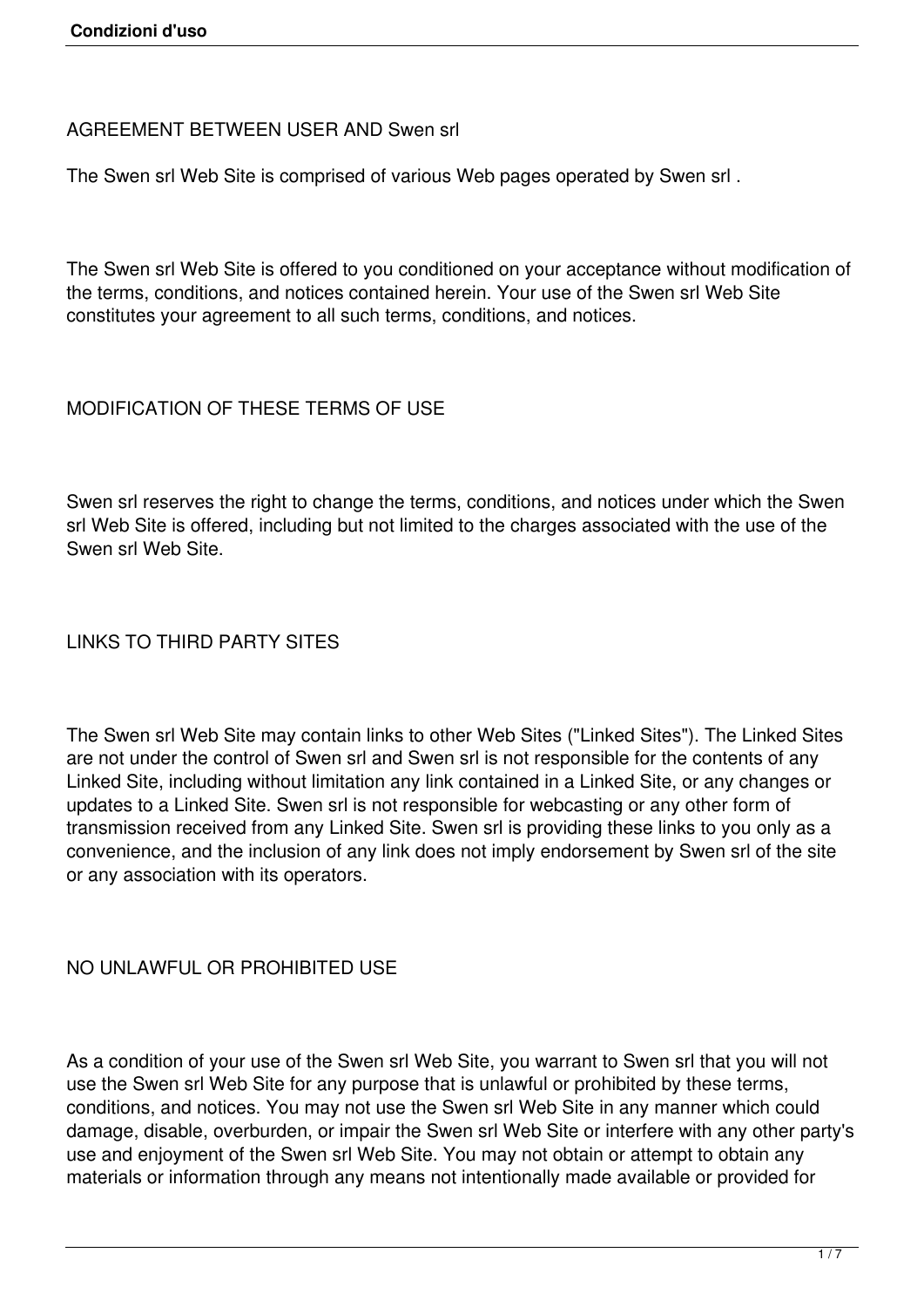through the Swen srl Web Sites.

## USE OF COMMUNICATION SERVICES

The Swen srl Web Site may contain bulletin board services, chat areas, news groups, forums, communities, personal web pages, calendars, and/or other message or communication facilities designed to enable you to communicate with the public at large or with a group (collectively, "Communication Services"), you agree to use the Communication Services only to post, send and receive messages and material that are proper and related to the particular Communication Service. By way of example, and not as a limitation, you agree that when using a Communication Service, you will not:

\* Defame, abuse, harass, stalk, threaten or otherwise violate the legal rights (such as rights of privacy and publicity) of others.

\* Publish, post, upload, distribute or disseminate any inappropriate, profane, defamatory, infringing, obscene, indecent or unlawful topic, name, material or information.

\* Upload files that contain software or other material protected by intellectual property laws (or by rights of privacy of publicity) unless you own or control the rights thereto or have received all necessary consents.

\* Upload files that contain viruses, corrupted files, or any other similar software or programs that may damage the operation of another's computer.

\* Advertise or offer to sell or buy any goods or services for any business purpose, unless such Communication Service specifically allows such messages.

\* Conduct or forward surveys, contests, pyramid schemes or chain letters.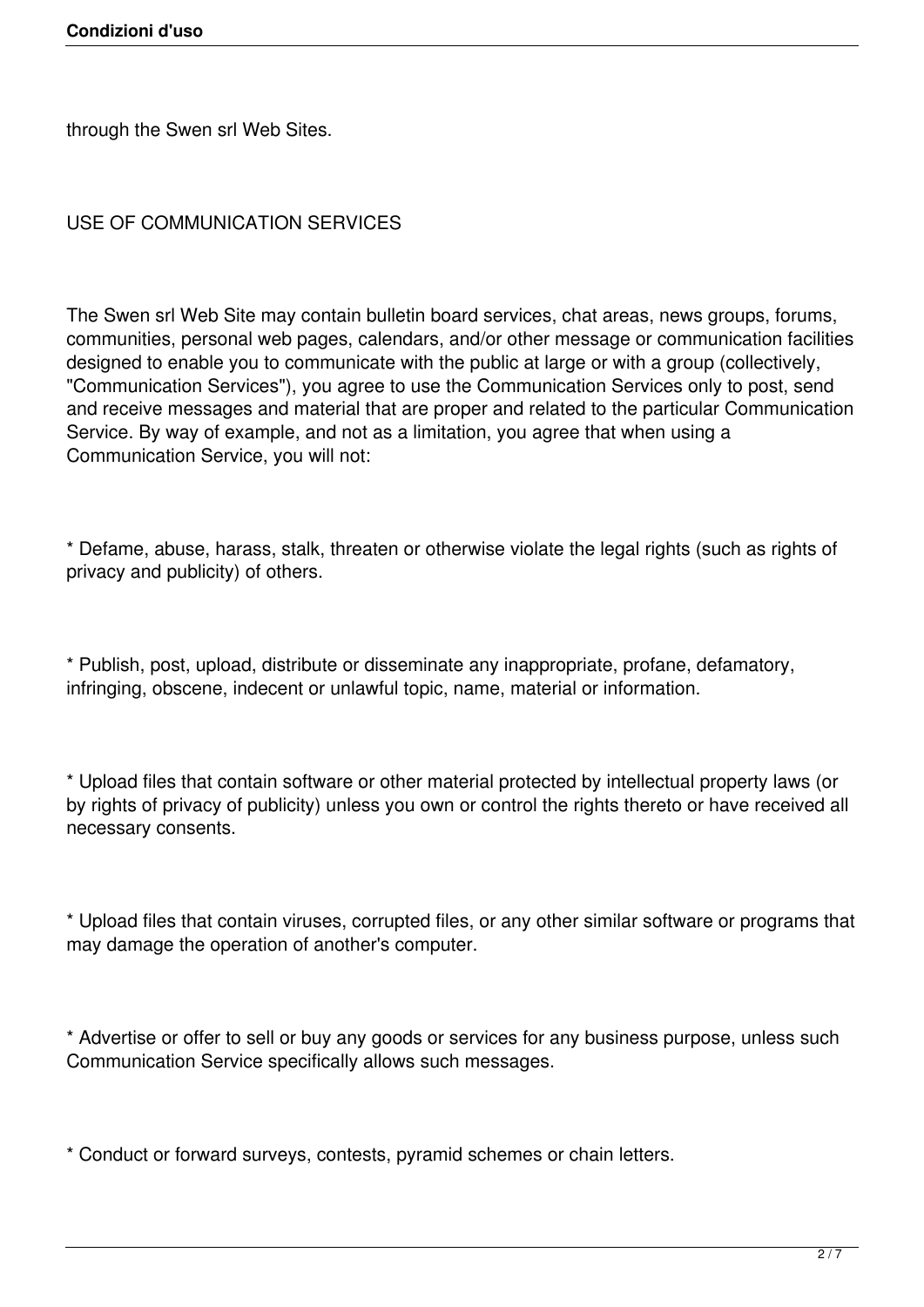\* Download any file posted by another user of a Communication Service that you know, or reasonably should know, cannot be legally distributed in such manner.

\* Falsify or delete any author attributions, legal or other proper notices or proprietary designations or labels of the origin or source of software or other material contained in a file that is uploaded.

\* Restrict or inhibit any other user from using and enjoying the Communication Services.

\* Violate any code of conduct or other guidelines which may be applicable for any particular Communication Service.

\* Harvest or otherwise collect information about others, including e-mail addresses, without their consent.

\* Violate any applicable laws or regulations.

Swen srl has no obligation to monitor the Communication Services. However, Swen srl reserves the right to review materials posted to a Communication Service and to remove any materials in its sole discretion. Swen srl reserves the right to terminate your access to any or all of the Communication Services at any time without notice for any reason whatsoever.

Swen srl reserves the right at all times to disclose any information as necessary to satisfy any applicable law, regulation, legal process or governmental request, or to edit, refuse to post or to remove any information or materials, in whole or in part, in Swen srl 's sole discretion.

Always use caution when giving out any personally identifying information about yourself or your children in any Communication Service. Swen srl does not control or endorse the content,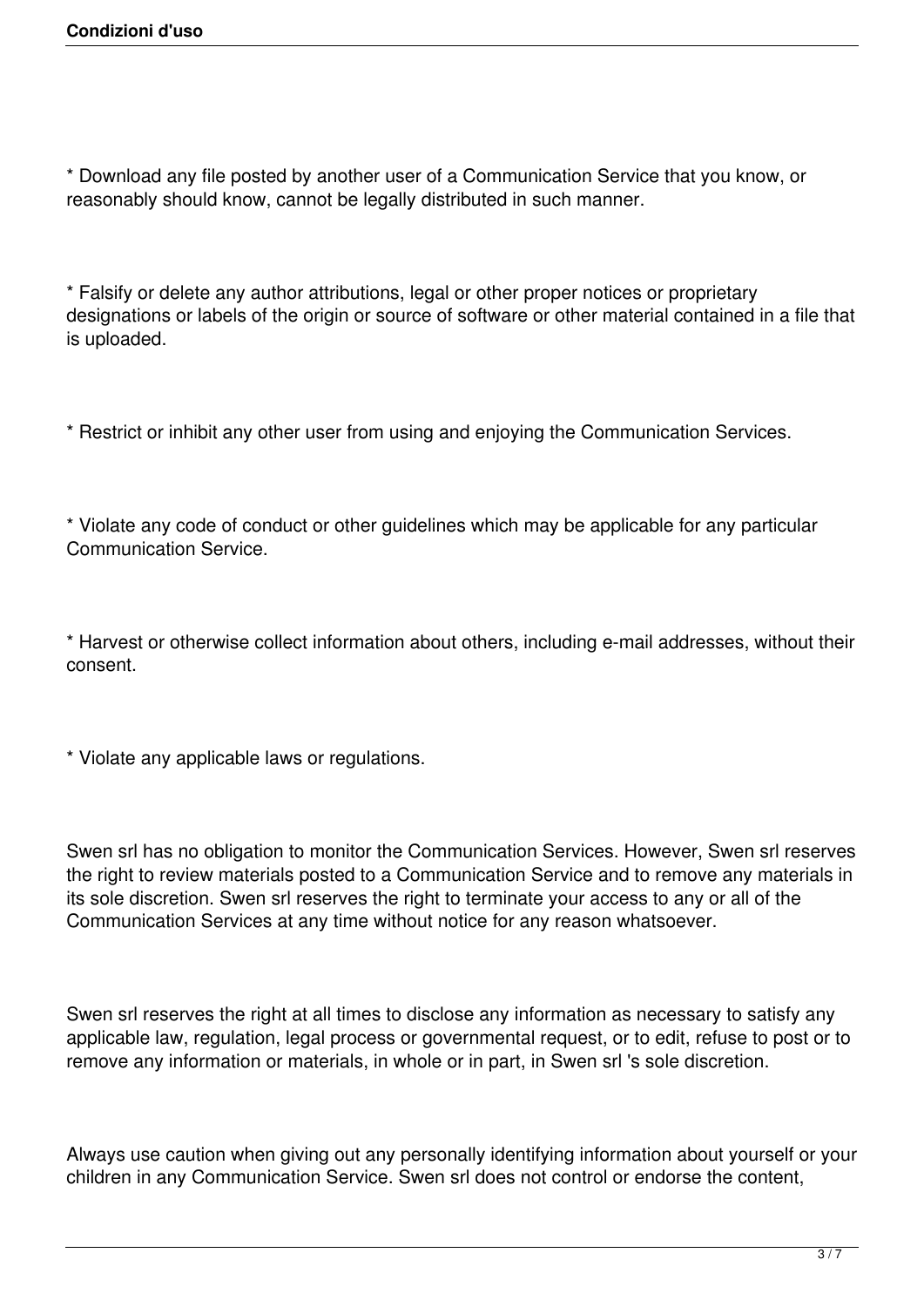.

messages or information found in any Communication Service and, therefore, Swen srl specifically disclaims any liability with regard to the Communication Services and any actions resulting from your participation in any Communication Service. Managers and hosts are not authorized Swen srl spokespersons, and their views do not necessarily reflect those of Swen srl

Materials uploaded to a Communication Service may be subject to posted limitations on usage, reproduction and/or dissemination. You are responsible for adhering to such limitations if you download the materials.

# MATERIALS PROVIDED TO Swen srl OR POSTED AT ANY Swen srl WEB SITE

Swen srl does not claim ownership of the materials you provide to Swen srl (including feedback and suggestions) or post, upload, input or submit to any Swen srl Web Site or its associated services (collectively "Submissions"). However, by posting, uploading, inputting, providing or submitting your Submission you are granting Swen srl , its affiliated companies and necessary sublicensees permission to use your Submission in connection with the operation of their Internet businesses including, without limitation, the rights to: copy, distribute, transmit, publicly display, publicly perform, reproduce, edit, translate and reformat your Submission; and to publish your name in connection with your Submission.

No compensation will be paid with respect to the use of your Submission, as provided herein. Swen srl is under no obligation to post or use any Submission you may provide and may remove any Submission at any time in Swen srl 's sole discretion.

By posting, uploading, inputting, providing or submitting your Submission you warrant and represent that you own or otherwise control all of the rights to your Submission as described in this section including, without limitation, all the rights necessary for you to provide, post, upload, input or submit the Submissions.

LIABILITY DISCLAIMER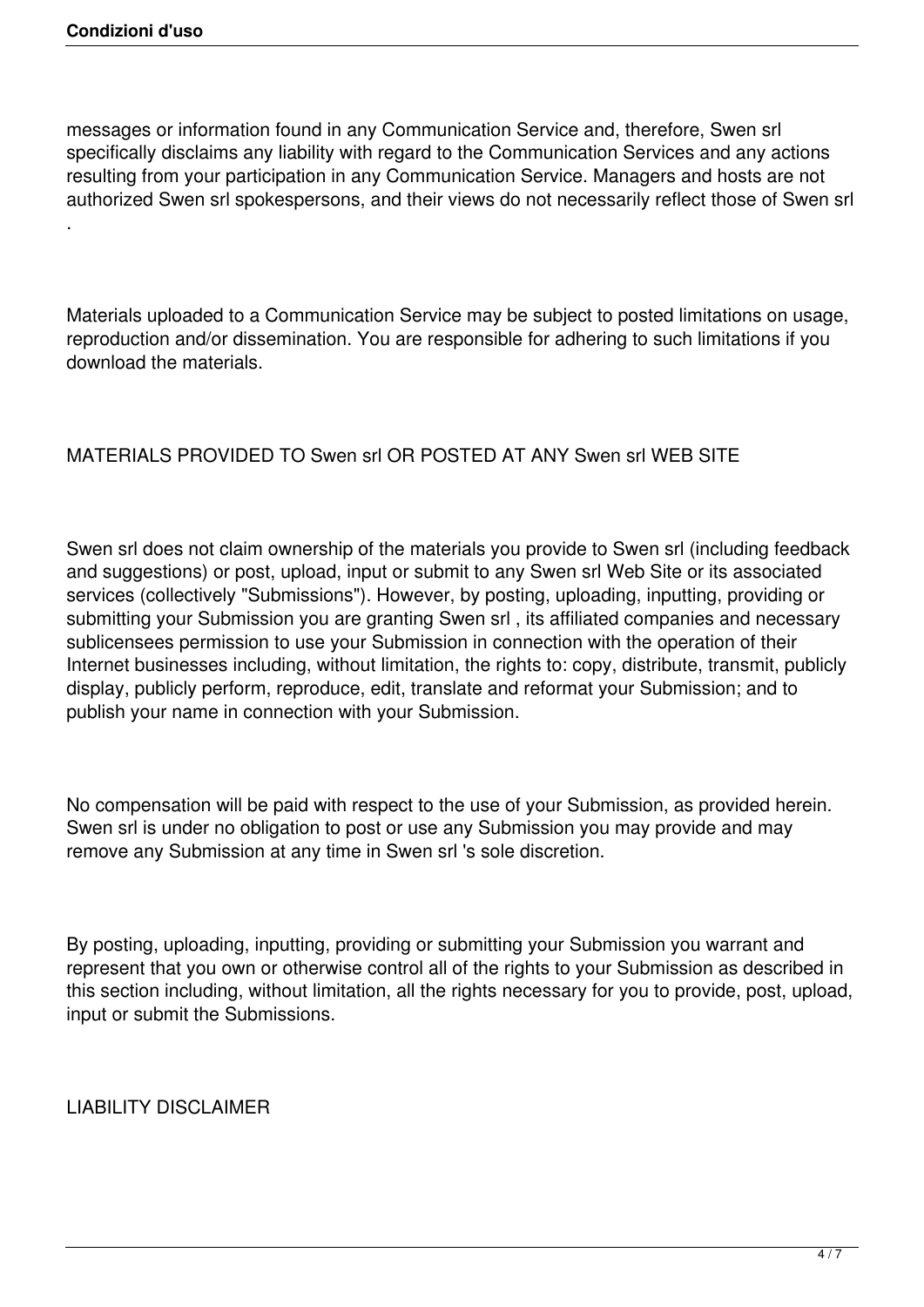THE INFORMATION, SOFTWARE, PRODUCTS, AND SERVICES INCLUDED IN OR AVAILABLE THROUGH THE Swen srl WEB SITE MAY INCLUDE INACCURACIES OR TYPOGRAPHICAL ERRORS. CHANGES ARE PERIODICALLY ADDED TO THE INFORMATION HEREIN. Swen srl AND/OR ITS SUPPLIERS MAY MAKE IMPROVEMENTS AND/OR CHANGES IN THE Swen srl WEB SITE AT ANY TIME. ADVICE RECEIVED VIA THE Swen srl WEB SITE SHOULD NOT BE RELIED UPON FOR PERSONAL, MEDICAL, LEGAL OR FINANCIAL DECISIONS AND YOU SHOULD CONSULT AN APPROPRIATE PROFESSIONAL FOR SPECIFIC ADVICE TAILORED TO YOUR SITUATION.

Swen srl AND/OR ITS SUPPLIERS MAKE NO REPRESENTATIONS ABOUT THE SUITABILITY, RELIABILITY, AVAILABILITY, TIMELINESS, AND ACCURACY OF THE INFORMATION, SOFTWARE, PRODUCTS, SERVICES AND RELATED GRAPHICS CONTAINED ON THE Swen srl WEB SITE FOR ANY PURPOSE. TO THE MAXIMUM EXTENT PERMITTED BY APPLICABLE LAW, ALL SUCH INFORMATION, SOFTWARE, PRODUCTS, SERVICES AND RELATED GRAPHICS ARE PROVIDED "AS IS" WITHOUT WARRANTY OR CONDITION OF ANY KIND. Swen srl AND/OR ITS SUPPLIERS HEREBY DISCLAIM ALL WARRANTIES AND CONDITIONS WITH REGARD TO THIS INFORMATION, SOFTWARE, PRODUCTS, SERVICES AND RELATED GRAPHICS, INCLUDING ALL IMPLIED WARRANTIES OR CONDITIONS OF MERCHANTABILITY, FITNESS FOR A PARTICULAR PURPOSE, TITLE AND NON-INFRINGEMENT.

TO THE MAXIMUM EXTENT PERMITTED BY APPLICABLE LAW, IN NO EVENT SHALL Swen srl AND/OR ITS SUPPLIERS BE LIABLE FOR ANY DIRECT, INDIRECT, PUNITIVE, INCIDENTAL, SPECIAL, CONSEQUENTIAL DAMAGES OR ANY DAMAGES WHATSOEVER INCLUDING, WITHOUT LIMITATION, DAMAGES FOR LOSS OF USE, DATA OR PROFITS, ARISING OUT OF OR IN ANY WAY CONNECTED WITH THE USE OR PERFORMANCE OF THE Swen srl WEB SITE, WITH THE DELAY OR INABILITY TO USE THE Swen srl WEB SITE OR RELATED SERVICES, THE PROVISION OF OR FAILURE TO PROVIDE SERVICES, OR FOR ANY INFORMATION, SOFTWARE, PRODUCTS, SERVICES AND RELATED GRAPHICS OBTAINED THROUGH THE Swen srl WEB SITE, OR OTHERWISE ARISING OUT OF THE USE OF THE Swen srl WEB SITE, WHETHER BASED ON CONTRACT, TORT, NEGLIGENCE, STRICT LIABILITY OR OTHERWISE, EVEN IF Swen srl OR ANY OF ITS SUPPLIERS HAS BEEN ADVISED OF THE POSSIBILITY OF DAMAGES. BECAUSE SOME STATES/JURISDICTIONS DO NOT ALLOW THE EXCLUSION OR LIMITATION OF LIABILITY FOR CONSEQUENTIAL OR INCIDENTAL DAMAGES, THE ABOVE LIMITATION MAY NOT APPLY TO YOU. IF YOU ARE DISSATISFIED WITH ANY PORTION OF THE Swen srl WEB SITE, OR WITH ANY OF THESE TERMS OF USE, YOUR SOLE AND EXCLUSIVE REMEDY IS TO DISCONTINUE USING THE Swen srl WEB SITE.

SERVICE CONTACT : portal@swen.it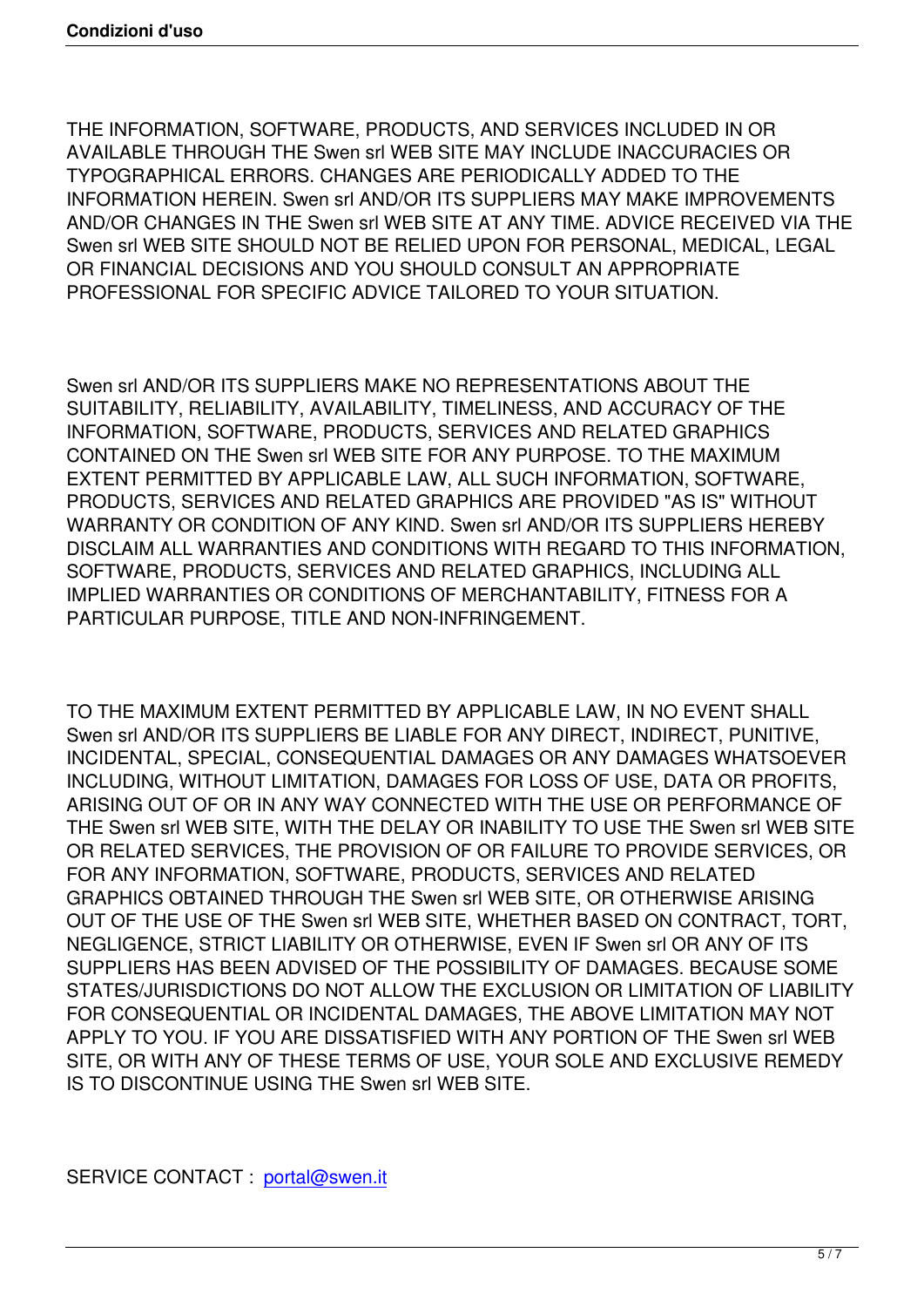### TERMINATION/ACCESS RESTRICTION

Swen srl reserves the right, in its sole discretion, to terminate your access to the Swen srl Web Site and the related services or any portion thereof at any time, without notice. GENERAL To the maximum extent permitted by law, this agreement is governed by the laws of the State of Washington, U.S.A. and you hereby consent to the exclusive jurisdiction and venue of courts in King County, Washington, U.S.A. in all disputes arising out of or relating to the use of the Swen srl Web Site. Use of the Swen srl Web Site is unauthorized in any jurisdiction that does not give effect to all provisions of these terms and conditions, including without limitation this paragraph. You agree that no joint venture, partnership, employment, or agency relationship exists between you and Swen srl as a result of this agreement or use of the Swen srl Web Site. Swen srl 's performance of this agreement is subject to existing laws and legal process, and nothing contained in this agreement is in derogation of Swen srl 's right to comply with governmental, court and law enforcement requests or requirements relating to your use of the Swen srl Web Site or information provided to or gathered by Swen srl with respect to such use. If any part of this agreement is determined to be invalid or unenforceable pursuant to applicable law including, but not limited to, the warranty disclaimers and liability limitations set forth above, then the invalid or unenforceable provision will be deemed superseded by a valid, enforceable provision that most closely matches the intent of the original provision and the remainder of the agreement shall continue in effect. Unless otherwise specified herein, this agreement constitutes the entire agreement between the user and Swen srl with respect to the Swen srl Web Site and it supersedes all prior or contemporaneous communications and proposals, whether electronic, oral or written, between the user and Swen srl with respect to the Swen srl Web Site. A printed version of this agreement and of any notice given in electronic form shall be admissible in judicial or administrative proceedings based upon or relating to this agreement to the same extent an d subject to the same conditions as other business documents and records originally generated and maintained in printed form. It is the express wish to the parties that this agreement and all related documents be drawn up in English.

### COPYRIGHT AND TRADEMARK NOTICES:

All contents of the Swen srl Web Site are: Copyright 2005 Swen srl - P.I./C.F. 03553421003 and/or its suppliers. All rights reserved.

**TRADEMARKS**